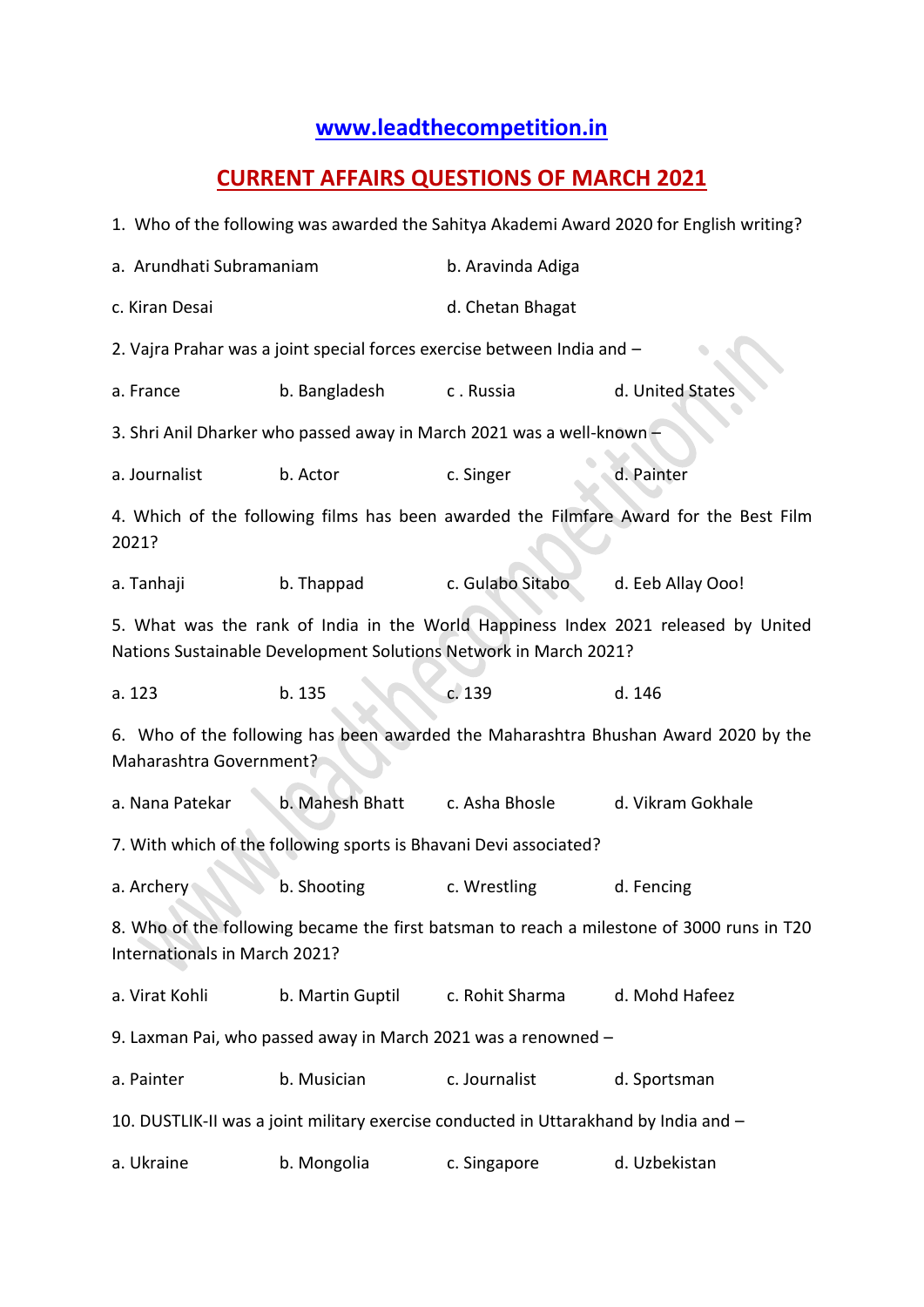11. Which state is connected with Bangladesh by Maitri Setu which was inaugurated the Prime Minister Shri Narendra Modi in March 2021? a. Meghalaya b. Tripura c. West Bengal d. Nagaland 12. For which of the following films has Manoj Bajpayee been awarded the National Award for the Best Actor 2019? a. Baaghi 2 b. Sonchiriya c. Bhonsle d. Aiyaari 13. Who of the following has been awarded the 2020 Vyas Samman by the KK Birla Foundation? a. Sharad Pagare b. Nanda Khare c. Anamika d. Mamta Kalia 14. The satellite named Amazonia-1 which was launched by ISRO in March 2021 belongs to which country? a. Peru b. Argentina c. Brazil d. Chile 15. Which country hosted the multinational large force employment warfare exercise named Desert Flag in March 2021? a. Qatar b. Oman c. UAE d. Saudi Arabia 16. Who of the following was awarded the Sports Personality of the Year in the BBC Sports Personalities of the Year 2021? a. Koneru Humpy b. Saina Nehwal c. Rohit Sharma d. Dipa Karmakar 17. Which city was ranked at No. 1 position in the Ease of Living Index 2020 released by the Ministry of Housing and Urban Affairs? a. Hyderabad b. Pune c. Bengaluru d. Ahmedabad 18. Which state topped the medals tally at the  $2^{nd}$  Khelo India Winter Games held in Gulmarg? a. Himachal Pradesh b. Jammu and Kashmir c. Arunachal Pradesh d. Uttarakhand 19. Who of the following has been conferred the Gandhi Peace Prize 2020? a. Mr. Shinzo Abe b. Greta Thunberg c. David Attenborough d. Sheik Mujibar Rahman